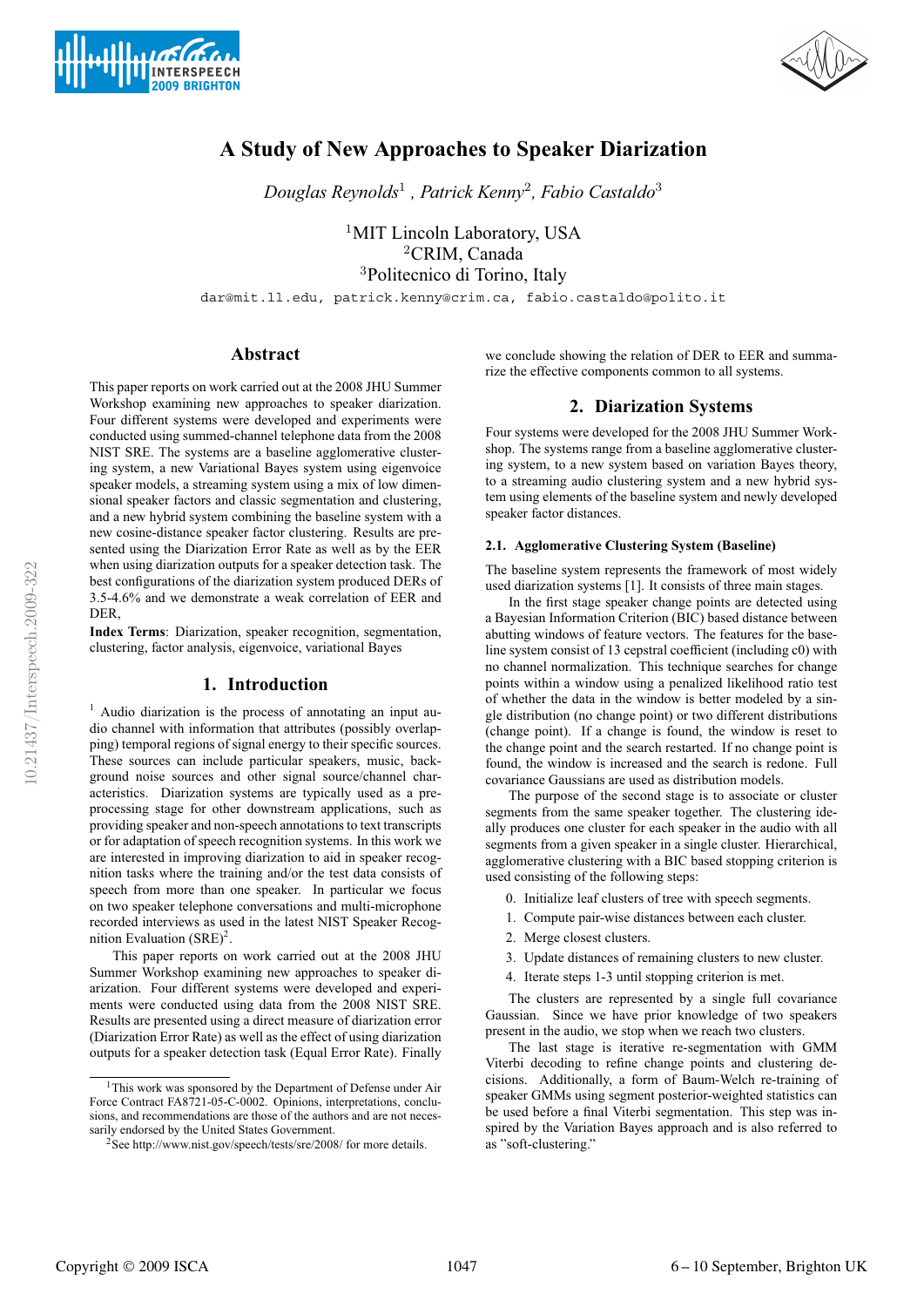#### **2.2. Variational Bayes System**

This is one of the new systems developed during the workshop and is based on the Variational Bayes method of speaker diarization described by Valente [2]. Work on this system was motivated by the desire to build on the success of factor analysis methods in speaker recognition and to capitalize on some of the advantages a Bayesian approach may bring to the diarization problem (e.g., EM-like convergence guarantees, avoiding premature hard decisions, automatic regularization).

To build on the factor analysis work, we begin by using an eigenvoice model to represent the speakers. The assumption in eigenvoice modeling is that supervectors<sup>3</sup> have the form

$$
s \quad = \quad m + V y.
$$

Here s is a randomly chosen speaker dependent supervector;  $m$  is a speaker independent supervector (i.e., UBM);  $V$  is a rectangular matrix of low rank whose columns are referred to as eigenvoices; the vector  $y$  has a standard normal distribution; and the entries of  $y$  are the speaker factors. From the point of view of Bayesian statistics, this is a highly informative prior distribution as it imposes severe constraints on speaker supervectors. Although supervectors typically have tens of thousands of dimensions, this representation constrains all supervectors to lie in an affine subspace of the supervector space whose dimension is typically at most a few hundred. The subspace in question is the affine subspace containing  $m$  which is spanned by the columns of  $V$ .

In the Variational Bayes diarization algorithm, we start with audio file in which we assume there are just two speakers and a partition of the file into short *segments*, each containing the speech of just one of the speakers. This partitioning need not be very accurate. A uniform partition into one second intervals can be used to begin with; this assumption can be relaxed in a second pass.

We define two types of posterior distribution which we refer to as *speaker posteriors* and *segment posteriors*. For each of the two speakers, the speaker posterior is a Gaussian distribution on the vector of speaker factors which models the location of the speaker in the speaker factor space. The mean of this distribution can be thought of as a point estimate of the speaker factors and the covariance matrix as a measure of the uncertainty in the point estimate. For each segment, there are two segment posteriors  $q_1$  and  $q_2$ ;  $q_1$  is the posterior probability of the event that the speaker in the segment is speaker 1 and similarly for speaker 2.

The Variational Bayes algorithm consists in estimating these two types of posterior distribution alternately as explained in detail in [3]. At convergence, it is normally the case that  $q_1$ and  $q_2$  takes values of 0 or 1 for each segment but  $q_1$  and  $q_2$  are initialized randomly so that the Variational Bayes algorithm can be thought of as performing a type of soft speaker clustering, as distinct from the hard decision making in the agglomerative clustering phase of the baseline system.

The Variational Bayes algorithm can be summarized as follows:

Begin:

- Partition the file into 1 second segments and extract Baum Welch statistics from each segment
- Initialize the segment posteriors randomly

• No initialization is needed for the speaker posteriors

On each iteration of Variational Bayes:

- For each speaker s:
	- **–** Synthesize Baum Welch statistics for the speaker by weighting the Baum Welch statistics for each segment by the corresponding segment posterior  $q_s$
	- **–** Use the synthetic Baum Welch statistics to update the speaker posterior
- For each segment:
	- **–** Update the segment posteriors for each speaker

End:

• Baum Welch estimation of speaker GMM's together with iterative Viterbi re-segmentation (as in the baseline system)

In the Variational Bayes system, 39 dimensional feature vectors derived from HLDA transforms of 13 cepstra (including c0) plus single, double and triple deltas are used. The cepstra were processed with short-term (300 frame) Gaussianization. For the re-segmentation, 13 un-normalized cepstra (c0 c12) were used. The eigenvoice analysis used a 512 mixture GMMs and 200 speaker factors.

#### **2.3. Streaming Systems**

In this section we describe another way to combine speaker diarization and join factor analysis. Speaker diarization using factor analysis was first introduced in [4] using a stream-based approach. This technique performs an on-line diarization where a conversation is seen as a stream of fixed duration time slices. The system operates in a causal fashion by producing segmentation and clustering for a given slice without requiring the following slices. Speakers detected in the current slice are compared with previously detected speakers to determine if a new speaker has been detected or previous models should be updated

Given an audio slice, a stream of cepstral coefficients and their first derivatives are extracted. With a small sliding window (about one second) a new stream of speaker factors (as described in the previous section) is computed and used to perform the slice segmentation. The dimension of speaker factor space is quite small (about twenty) with respect to the number used for speaker recognition (about three hundred) due to the short estimation window.

In this new space, a clustering of the speaker factors stream is done obtaining a single multivariate Gaussian for each speaker. A BIC criterion is used to determine how many speaker there are in the slice. A Hidden Markov Model (HMM) using the Gaussian for each state associated to a speaker is built and through the Viterbi algorithm a slice segmentation is obtained.

In addition to the segmentation, a Gaussian Mixture Model (GMM) in the acoustic space is created for each speaker found in the audio slice. These models are used in the last step, slice clustering, where we determine if a speaker in the current audio slice was present in previous slices, or is a new one. Using an approximation to the Kullback-Leibler divergence, we find the closest speaker model built in previous slices to each speaker model in the current slide. If the divergence is below a threshold

<sup>&</sup>lt;sup>3</sup>The term *supervector* is used to refer to the concatenation of the mean vectors in a Gaussian mixture model.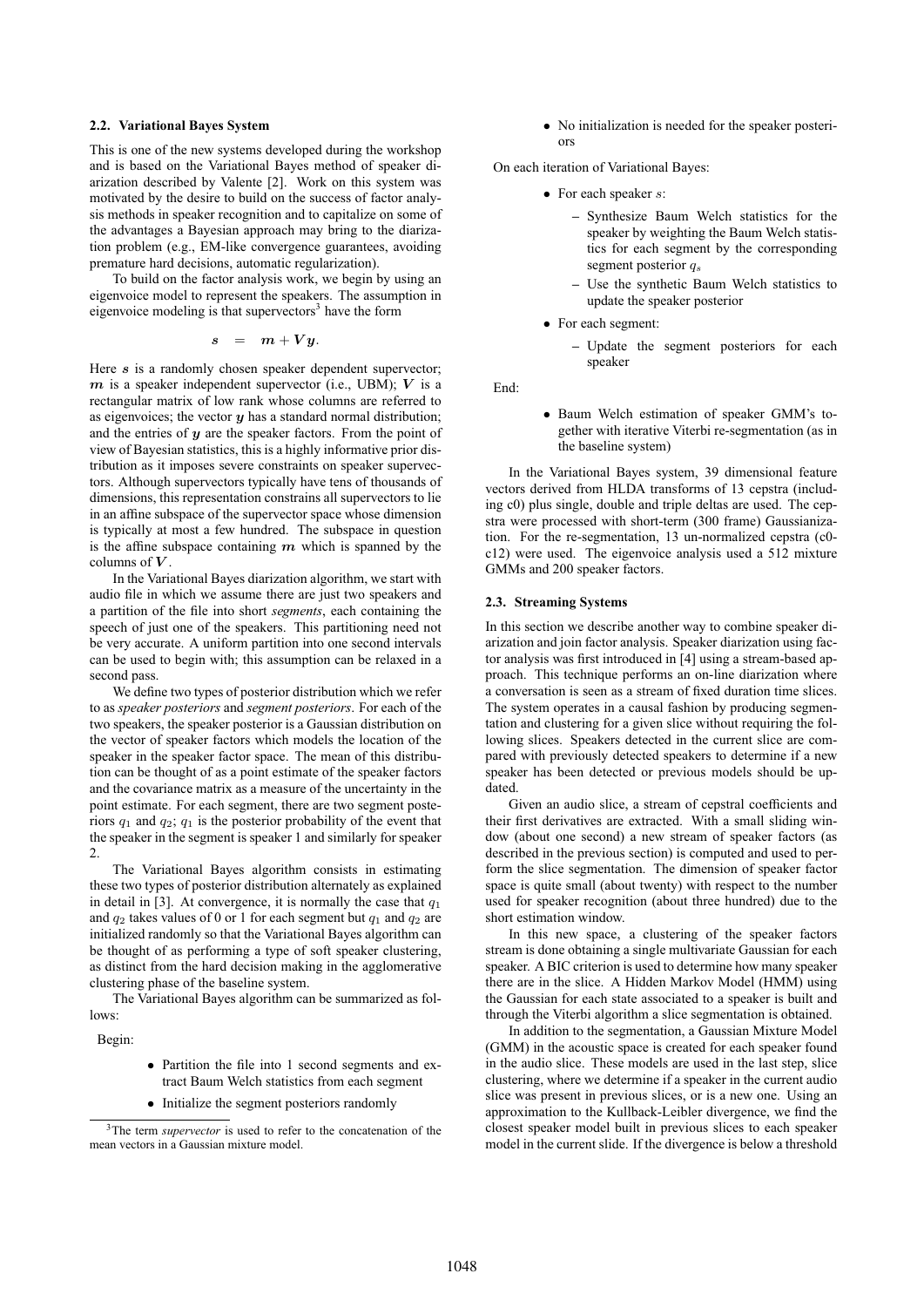the previous model is adapted using the model created in the current slice, otherwise the current model is added to the set of speaker models found in the audio.

The final segmentation and speakers found from the on-line processing can further be refined using Viterbi re-segmentation over the entire file.

#### **2.4. Hybrid System**

The last system was motivated by other work at the 2008 JHU Workshop [5] that showed good speaker recognition performance could be obtained using a simple cosine-distance between speaker factor vectors. The idea is to use the baseline agglomerative clustering system to build a tree up to a certain level where the nodes contain sufficient data, then to extract speaker factors for these nodes and continue the clustering process using the cosine distance.

The critical factor in determining when to stop the initial clustering is the amount of speech in each node since we wished to work with 200 speaker factors. Two approaches were used for stopping the initial clustering: level cutting and tree searching. Level cutting consists of merely running the clustering until a preset number of nodes exist - typically 5-15. The tree searching consists of building the entire tree, then searching the tree from the top-down to select the set of nodes that had at least a preset amount of speech.

As with the other systems, a final Viterbi re-segmentation is applied to refine the diarization.

## **3. Experiment Design**

#### **3.1. Data**

Summed channel telephone data from the 2008 SRE was used for diarization experiments with the above systems. This data was selected since we could derive reference diarization, needed for measuring DER, by using time marks from ASR transcripts produced on each channel separately. In addition the data corresponded to one of the speaker detection tasks in the 2008 SRE, so we could measure the effect of diarization on EER. The test set consists of 2215 files of approximately five minutes duration each ( $\approx 200$  hours total). To avoid confounding effects of mismatched speech/non-speech detection on the error measures, all diarization systems used a common set of reference speech activity marks for processing.

#### **3.2. Measures of Performance**

As mentioned earlier, we used two measures of performance for the diarization systems. The diarization error rate (DER) is the more direct measure which aligns a reference diarization output with a system diarization output and computes a time weighted combination of miss, false alarm and speaker error <sup>4</sup>. Since all systems use reference speech activity marks, miss and false alarm, which only are affected by speech activity detection, are not used. Speaker error measures the percent of time a system incorrectly associates speech from different speakers as being from a single speaker. In these results we report the average and standard deviation DER computed over the test set to show both the average as well as the variation in performance for a given system.

To measure the effect of diarization on a speaker detection task, we used the diarization output in the recognition phase of one of the summed-channel telephone tasks from the 2008 SRE. In the *3conv-summed* task, the speaker models are trained with three single channel conversations and tested with a summed channel conversation. The diarization output is used to split the test conversation into two speech files (presumably each from a single speaker) which are scored separately and the maximum score of the two is the final detection score. A state-of-the-art Joint Factor Analysis (JFA) speaker detection system developed by Loquendo [6] is used for all diarization systems. Results are reported in terms of the equal error rate (EER).

### **4. Results**

In Table 1 we present DER results for some key configurations of the diarization systems. Overall we see that the final Viterbi re-segmentation significantly helps all diarization systems. For the baseline system, it was further seen that the soft-clustering, inspired by the Variational Bayes system, reduces the DER by almost 50%. The Variational Bayes system achieves similarly low DER when a second pass is added that relaxes the first pass assumption of fixed one second segmentation. The streaming system had the best performance out of the box, with some further gains with the non-causal Viterbi re-segmentation. Disappointingly, the hybrid system did not achieve performance better then the original baseline. This may be due to the first stage baseline clustering biasing the clusters too much or the inability to reliably extract 200 speaker factors from the small amounts of speech in the selected clusters.

| various configurations of diarization systems. |                  |              |
|------------------------------------------------|------------------|--------------|
|                                                | mean DER $(\% )$ | $\sigma$ (%) |
| Baseline + Viterbi                             | 6.8              | 12.3         |
| Baseline + soft-cluster + Viterbi              | 3.5              | 8.0          |
| Var. Bayes                                     | 9.1              | 11.9         |
| Var. Bayes + Viterbi                           | 4.5              | 8.5          |
| Var. Bayes + Viterbi + 2-pass                  | 3.8              | 7.6          |
| Stream                                         | 5.8              | 11.1         |
| Stream + Viterbi                               | 4.6              | 8.8          |
| Hybrid + Viterbi (level cut)                   | 14.6             | 17.1         |
| Hybrid + Viterbi (tree search)                 | 6.8              | 13.6         |

Table 1: *Mean and standard deviation of diarization error rates (DER) on the NIST 2008 summed channel telephone data for*

Lastly, in Figure 1 we show EER for the 3conv-summed task for different configurations of the above diarization systems. The end point DER values of 0% and 35% represent using reference diarization and no diarization, respectively. We see that there is some correlation of EER to DER, but this is relatively weak. It appears that systems with a DER < 10% produce EERs within about 1% of the "perfect" diarization. To sweep out more point with higher DER, we ran the baseline system with no Viterbi re-segmentation (DER=20%). While the EER did increase to 10.5% it was still better than the no-diarization result of EER=14.1%.

## **5. Conclusions**

In this paper we have reported on a study of several diarization system developed during the 2008 JHU Summer Workshop. While each of the systems had a different approach to speaker diarization, we found that ideas and techniques proved out in one system were also able to be successfully applied to other

<sup>4</sup>DER scoring code available at www.nist.gov/speech/tests/rt/2006 spring/code/md-eval-v21.pl